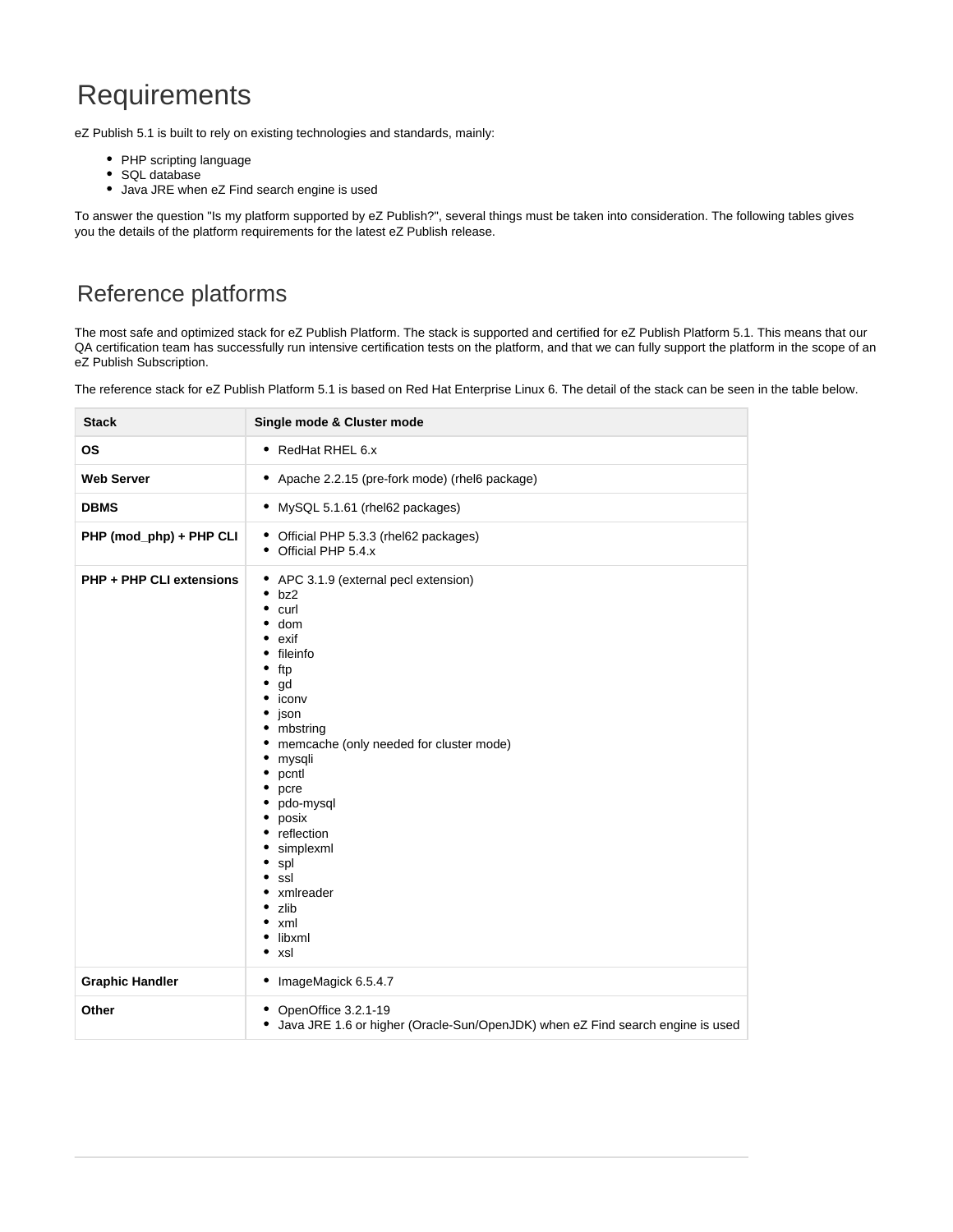| eZ Publish extensions | • eZ Online Editor LS 5.1.0<br>eZ Website Interface LS 5.1.0<br>• $eZ$ Flow LS 5.1.0<br>• $eZ$ Find LS 5.1.0<br>eZ Google Maps Location LS 5.1.0<br>• eZ Star Rating LS 5.1.0<br>• eZ Website Toolbar LS 5.1.0<br>• eZ Openoffice.org LS 5.1.0<br>eZ MB Password Expiry LS 5.1.0<br>• eZ Multiupload LS 5.1.0<br>• eZ Survey LS 5.1.0<br>• eZ Comments LS 5.1.0<br>$\bullet$ eZ JSCore LS 5.1.0<br>• eZ Script Monitor LS 5.1.0<br>$\bullet$ eZ SILS 5.1.0<br>eZ Style Editor LS 5.1.0<br>• eZ XML Export LS 5.1.0<br>• eZ Image Editor LS 5.1.0<br>• eZ Network LS 5.1.0<br>• eZ Form Token LS 5.1.0<br>• eZ Content Staging LS 5.1.0<br>• eZ Autosave LS 5.1.0<br>• eZ REST API Provider LS 5.1.0 |
|-----------------------|-----------------------------------------------------------------------------------------------------------------------------------------------------------------------------------------------------------------------------------------------------------------------------------------------------------------------------------------------------------------------------------------------------------------------------------------------------------------------------------------------------------------------------------------------------------------------------------------------------------------------------------------------------------------------------------------------------|
| <b>Cluster mode</b>   | • eZDFSFileHandler + Linux NFS<br>• Persistence cache configured with Memcache<br>• HTTP cache configured to use Varnish                                                                                                                                                                                                                                                                                                                                                                                                                                                                                                                                                                            |
| <b>File system</b>    | $\bullet$ Linux ext4                                                                                                                                                                                                                                                                                                                                                                                                                                                                                                                                                                                                                                                                                |

## Supported non-reference stacks (approved)

These stacks are also tested, but not as extensively as our reference stacks. These stacks still benefit from the full support and maintenance guarantees provided with the eZ Publish Platform Subscription, but more issues might occur during normal operations, performance might be lower and issues take longer to resolve.

The supported non-reference stacks for eZ Publish Platform 5.1 are:

- SUSE Linux Enterprise Server 11 SP2(\*\*)
- Debian 6

The detail of the stacks can be seen in the table below.

|                                     | <b>Single Mode</b>                                                            | <b>Cluster Mode</b>                                                           |
|-------------------------------------|-------------------------------------------------------------------------------|-------------------------------------------------------------------------------|
| <b>Operating system</b>             | Debian 6<br>• SUSE Linux Enterprise Server (SLES) 11<br>$SP2$ <sup>**</sup> ) | Debian 6<br>• SUSE Linux Enterprise Server (SLES) 11<br>$SP2$ <sup>**</sup> ) |
| <b>Web Server</b>                   | Apache 2.2.x (prefork mode)                                                   | • Apache 2.2.x (prefork mode)                                                 |
| <b>DBMS</b>                         | • MySQL 5.0.x or 5.1.x<br>• PostgreSQL 8.4                                    | • MySQL 5.0.x or 5.1.x                                                        |
| PHP (mod_php) + PHP CLI +<br>apache | • PHP $5.3.x$<br>PHP 5.4.x                                                    | • PHP $5.3.x$<br>• PHP $5.4.x$                                                |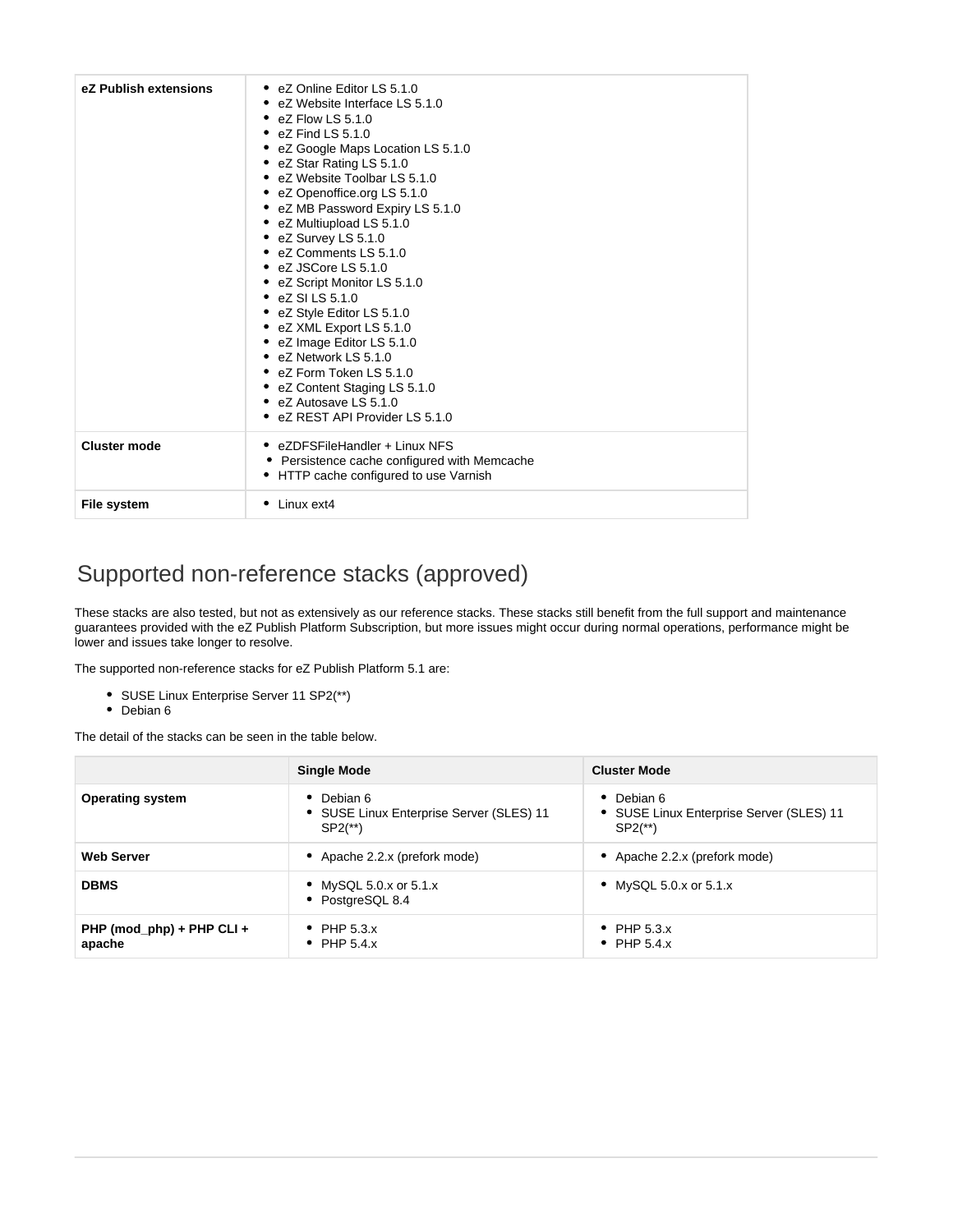| <b>PHP</b>             | APC 3.1.9 (external pecl extension)<br>٠<br>٠<br>bz2<br>curl<br>dom<br>exif<br>fileinfo<br>ftp<br>gd<br>iconv<br>۰<br>json<br>mbstring<br>mysqli<br>oci8<br>pcntl<br>pcre<br>pdo-mysql<br>pdo-pgsql<br>pgsql<br>posix<br>reflection<br>simplexml<br>spl<br>ssl<br>xmlreader<br>zlib<br>xml<br>libxml<br>٠<br>٠<br>xsl                                                                                                                                                                                                                                                                                                                                                    | • APC 3.1.9 (external pecl extension)<br>٠<br>bz2<br>curl<br>dom<br>exif<br>fileinfo<br>ftp<br>gd<br>iconv<br>json<br>mbstring<br>memcached<br>mysqli<br>oci8<br>pcntl<br>pcre<br>pdo-mysql<br>pdo-pgsql<br>pgsql<br>posix<br>reflection<br>simplexml<br>spl<br>ssl<br>xmlreader<br>zlib<br>xml<br>libxml<br>xsl<br>٠                                                                                                                                                                                                                                                                                                                                                    |
|------------------------|--------------------------------------------------------------------------------------------------------------------------------------------------------------------------------------------------------------------------------------------------------------------------------------------------------------------------------------------------------------------------------------------------------------------------------------------------------------------------------------------------------------------------------------------------------------------------------------------------------------------------------------------------------------------------|--------------------------------------------------------------------------------------------------------------------------------------------------------------------------------------------------------------------------------------------------------------------------------------------------------------------------------------------------------------------------------------------------------------------------------------------------------------------------------------------------------------------------------------------------------------------------------------------------------------------------------------------------------------------------|
| <b>Graphic Handler</b> | ImageMagick $>= 6.4.x$<br>GD2 (PHP extension)<br>٠                                                                                                                                                                                                                                                                                                                                                                                                                                                                                                                                                                                                                       | ImageMagick $>= 6.4.x$<br>• GD2 ( PHP extension )                                                                                                                                                                                                                                                                                                                                                                                                                                                                                                                                                                                                                        |
| eZ Publish extensions  | eZ Online Editor LS 5.1.0<br>eZ Website Interface LS 5.1.0<br>eZ Flow LS 5.1.0<br>eZ Find LS 5.1.0<br>eZ Google Maps Location LS 5.1.0<br>eZ Star Rating LS 5.1.0<br>٠<br>eZ Website Toolbar LS 5.1.0<br>٠<br>eZ Openoffice.org LS 5.1.0<br>eZ MB Password Expiry LS 5.1.0<br>eZ Multiupload LS 5.1.0<br>eZ Survey LS 5.1.0<br>eZ Comments LS 5.1.0<br>eZ JSCore LS 5.1.0<br>eZ Script Monitor LS 5.1.0<br>eZ SI LS 5.1.0<br>eZ Style Editor LS 5.1.0<br>eZ XML Export LS 5.1.0<br>٠<br>eZ Image Editor LS 5.1.0<br>eZ Network LS 5.1.0<br>٠<br>eZ Form Token LS 5.1.0<br>eZ Content Staging LS 5.1.0<br>٠<br>eZ Autosave LS 5.1.0<br>٠<br>eZ REST API Provider LS 5.1.0 | eZ Online Editor LS 5.1.0<br>eZ Website Interface LS 5.1.0<br>eZ Flow LS 5.1.0<br>eZ Find LS 5.1.0<br>eZ Google Maps Location LS 5.1.0<br>eZ Star Rating LS 5.1.0<br>eZ Website Toolbar LS 5.1.0<br>٠<br>eZ Openoffice.org LS 5.1.0<br>eZ MB Password Expiry LS 5.1.0<br>eZ Multiupload LS 5.1.0<br>eZ Survey LS 5.1.0<br>eZ Comments LS 5.1.0<br>eZ JSCore LS 5.1.0<br>eZ Script Monitor LS 5.1.0<br>$\bullet$ eZ SI LS 5.1.0<br>• eZ Style Editor LS 5.1.0<br>• eZ XML Export LS 5.1.0<br>eZ Image Editor LS 5.1.0<br>eZ Network LS 5.1.0<br>٠<br>eZ Form Token LS 5.1.0<br>• eZ Content Staging LS 5.1.0<br>• eZ Autosave LS 5.1.0<br>• eZ REST API Provider LS 5.1.0 |
| <b>Cluster mode</b>    |                                                                                                                                                                                                                                                                                                                                                                                                                                                                                                                                                                                                                                                                          | • eZDFSFileHandler (mysqli) + Linux NFS<br>• Persistence cache configured with<br>Memcache <sup>[d]</sup><br>• HTTP cache configured to use Varnish                                                                                                                                                                                                                                                                                                                                                                                                                                                                                                                      |
| Filesystem             | • Linux ext3 / ext4                                                                                                                                                                                                                                                                                                                                                                                                                                                                                                                                                                                                                                                      | • Linux ext3 / ext4                                                                                                                                                                                                                                                                                                                                                                                                                                                                                                                                                                                                                                                      |

 \*\* Issues have been identified with the SLES 11 SP2 in regards of the PHP stack. eZ Systems can not provide a workaround and the only recommendation is to wait for a new service pack for SLES.

## Compatible platforms